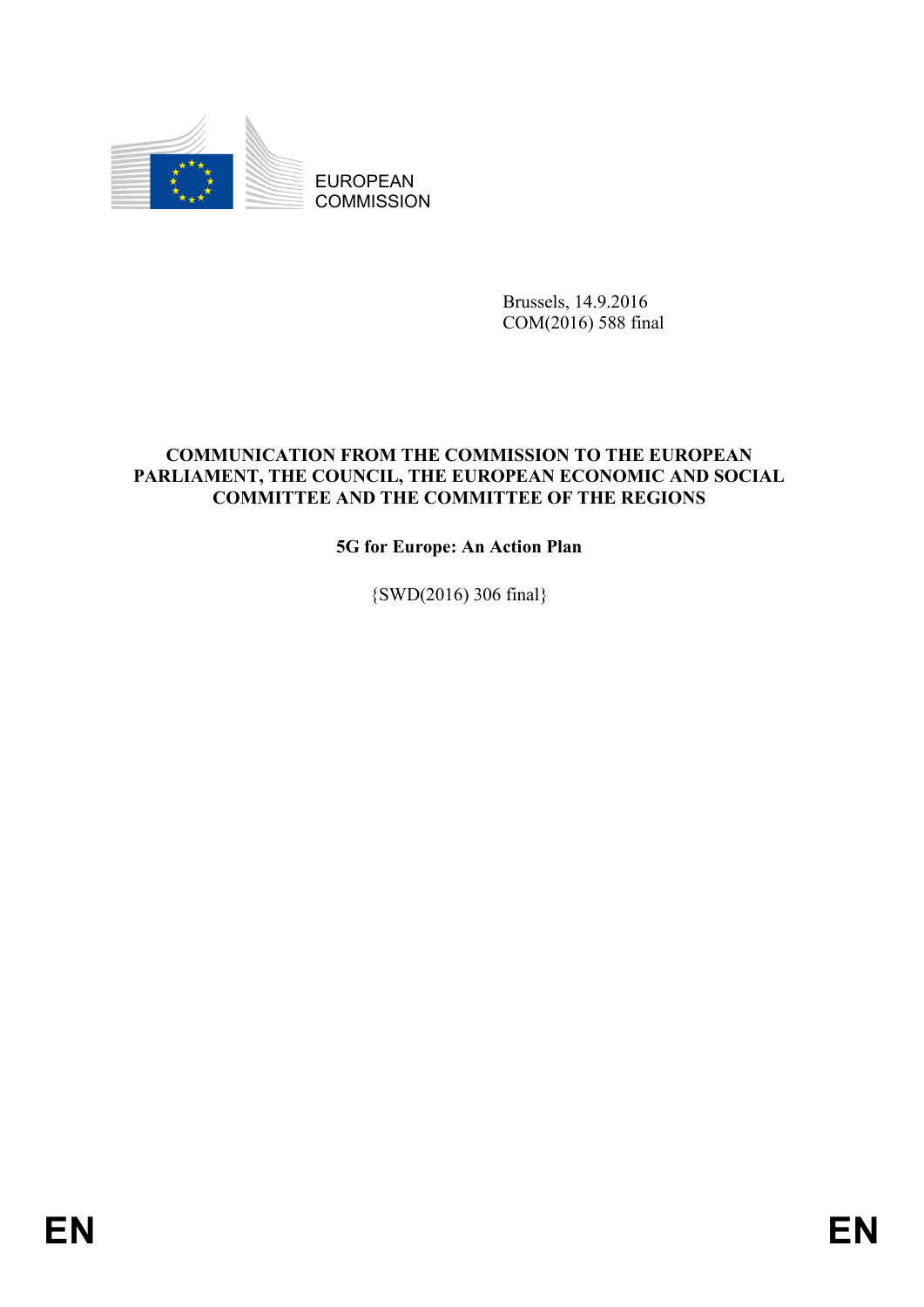#### **1. Timely deployment of 5G: a strategic opportunity for Europe**

Twenty-four years after the successful introduction of the 2G (GSM) mobile networks in Europe, another revolution is in sight with a **new generation of network technologies**, known as 5G, opening prospects for new digital economic and business models. 5G is not fully standardised yet but its key specifications and technological building blocks are already being developed and tested. 5G is seen as a game changer, enabling industrial transformations<sup>1</sup> through wireless broadband services provided at gigabit speeds<sup>2</sup>, the support of new types of applications **connecting devices and objects** (the Internet of Things), and versatility by way of software virtualisation allowing innovative **business models across multiple sectors** (e.g. transport, health, manufacturing, logistics, energy, media and entertainment). While these transformations have already started on the basis of existing networks, they will need 5G if they are to reach their full potential in the coming years.

The Commission strategy for the Digital Single Market  $(DSM \text{ strategy})^3$  and the Communication *Connectivity for a Competitive Digital Single Market: Towards a European*  Gigabit Society<sup>4</sup> underline the importance of very high capacity networks like 5G as a key asset for Europe to compete in the global market. Worldwide 5G revenues should reach the equivalent of  $\epsilon$ 225 billion in 2025<sup>5</sup>. Another source indicates that the benefits of 5G introduction across four key industrial sectors may reach  $\epsilon$ 114 billion/year<sup>6</sup>.

The Commission launched in 2013 a Public-Private-Partnership (5G-PPP) backed by 700 million euro of public funding with the aim of making sure that 5G technology is available in Europe by 2020. However, research efforts alone will not be sufficient to ensure Europe's leadership in 5G. A wider effort is needed to make 5G and the services that will flow from it a reality, in particular for the emergence of a European "home market" for 5G.

The proposed European Electronic Communications Code<sup>4</sup> will support the deployment and take-up of 5G networks, notably as regards assignment of radio spectrum, investment incentives and favourable framework conditions, while the recently adopted rules on open Internet<sup>7</sup> provide legal certainty as regards the deployment of  $5G$  applications. This communication complements and leverages this new regulatory framework through a set of targeted actions. These draw on multiple consultations, events with stakeholders $\frac{8}{3}$ , a targeted survey,<sup>9</sup> several studies,<sup>10</sup> industry consultations<sup>11</sup>, and early results from the 5G-PPP<sup>12</sup>. It

 $\frac{1}{1}$ 5G-PPP, 5G Vision[, https://5g-ppp.eu/roadmaps/](https://5g-ppp.eu/roadmaps/)

<sup>2</sup> 5G should offer data connections well above 10 Gigabit per second, latency below 5 milliseconds and the capability to exploit any available wireless resources (from Wi-Fi to 4G) and to handle millions of connected devices simultaneously. Please see section 3 of the accompanying Staff Working Document.

<sup>3</sup> https://ec.europa.eu/digital-single-market/en/digitising-european-industry

<sup>4</sup> https://ec.europa.eu/digital-single-market/en/connectivity-european-gigabit-society

<sup>5</sup> https://www.abiresearch.com/press/abi-research-projects-5g-worldwide-service-revenue/

<sup>6</sup> Studying automotive, health, transport and energy sectors: [https://ec.europa.eu/digital-single](https://ec.europa.eu/digital-single-market/en/news/study-identification-and-quantification-key-socio-economic-data-strategic-planning-5g)[market/en/news/study-identification-and-quantification-key-socio-economic-data-strategic-planning-5g](https://ec.europa.eu/digital-single-market/en/news/study-identification-and-quantification-key-socio-economic-data-strategic-planning-5g)

<sup>7</sup> http://eur-lex.europa.eu/legal-content/EN/TXT/PDF/?uri=CELEX:32015R2120&from=en

<sup>8</sup> See: e.g. https://5g-ppp.eu/event-calendar/#.

<sup>9</sup> [https://ec.europa.eu/digital-single-market/en/news/have-your-say-coordinated-introduction-5g-networks](https://ec.europa.eu/digital-single-market/en/news/have-your-say-coordinated-introduction-5g-networks-europe)[europe](https://ec.europa.eu/digital-single-market/en/news/have-your-say-coordinated-introduction-5g-networks-europe)

 $\frac{10}{11}$  See footnotes 5 and 6.

<sup>11</sup> *Notably the 5G Manifesto for timely deployment of 5G in Europe*, 7 July 2016: [http://ec.europa.eu/newsroom/dae/document.cfm?action=display&doc\\_id=16579.](http://ec.europa.eu/newsroom/dae/document.cfm?action=display&doc_id=16579)

<sup>12</sup> 5G-PPP, *5G Empowering Vertical Industries*: https://5g-ppp.eu/roadmaps/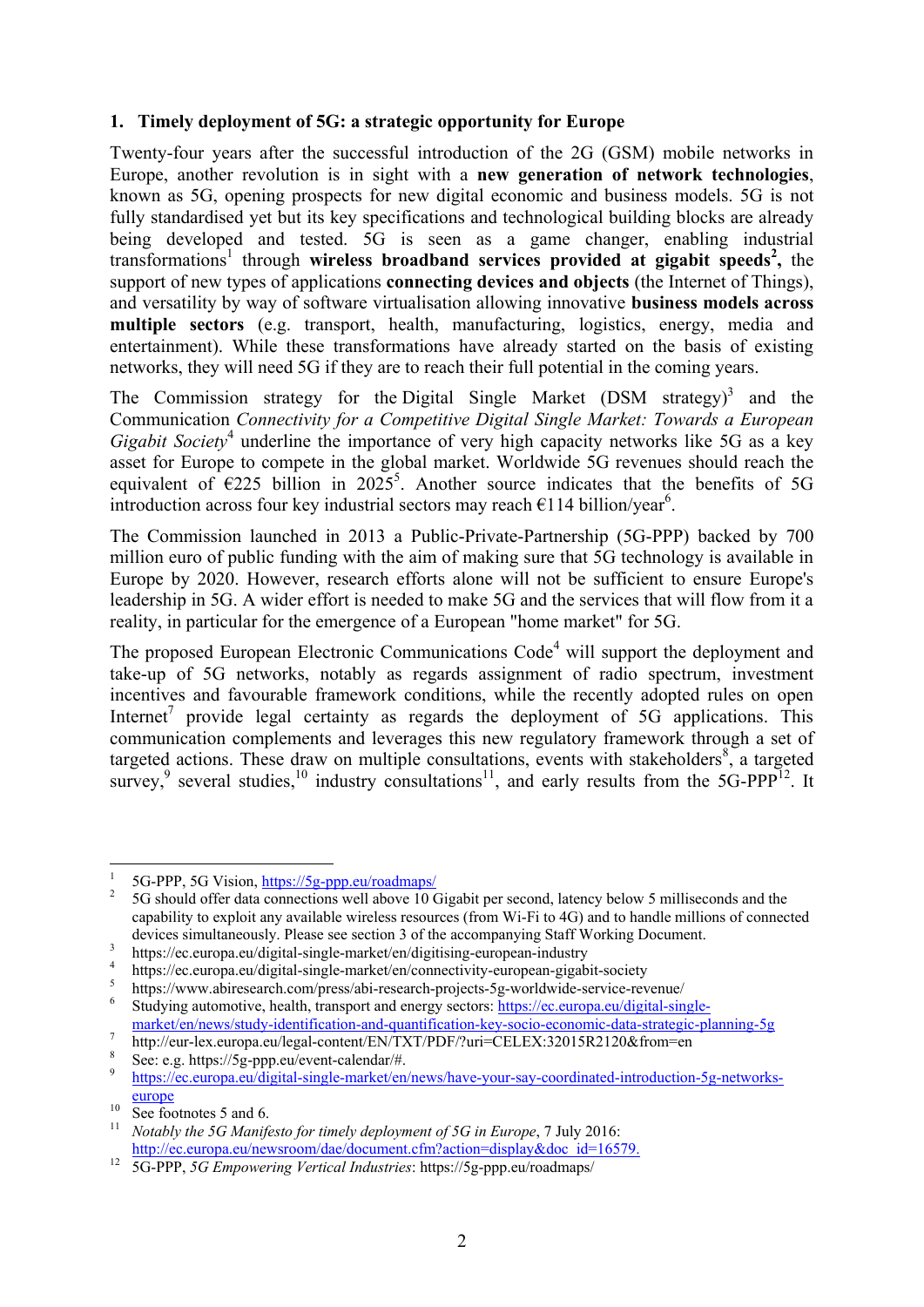presents an action plan for timely and coordinated deployment of 5G networks in Europe through a partnership between the Commission, Member States, and industry<sup>13</sup>.

# **2. The need for a coordinated approach**

Since major research efforts are underway worldwide, it is essential to avoid incompatible 5G standards emerging in different regions. If Europe is to help shape a global consensus as regards the choice of technologies, spectrum bands and leading 5G applications effective, EU coordination and planning on a cross-border basis will be needed. The launch of commercial 5G services will also require substantial investments, the availability of a suitable amount of spectrum, and close collaboration between telecom players and key user industries. Network operators will not invest in new infrastructures if they do not see clear prospects for a solid demand and regulatory conditions that make the investment worthwhile. Equally, industrial sectors interested in 5G for their digitisation process may want to wait until the 5G infrastructure is tested and ready.

In this context, a lack of coordination between national approaches concerning the roll-out of 5G networks would create a significant risk of fragmentation in terms of spectrum availability, service continuity across borders (e.g. connected vehicles) and implementation of standards. As a result, it would delay the creation of a critical mass for 5G-based innovation in the Digital Single Market. This is particularly evidenced by the initial delay in the deployment of 4G in Europe: in 2015, more than 75% of the US population had access to  $4G/LTE$  versus only 28% of the EU population<sup>14</sup>. Despite the fact that the gap is steadily narrowing, there are still major differences between Member States. This is why the Commission is proposing this action plan, as a means of fostering the adequate coordination. It aims to build momentum for investment in 5G networks and to create new innovative ecosystems, thus enhancing European competitiveness and delivering concrete benefits to society.

The Commission has identified the following key elements for the plan:

- Align roadmaps and priorities for a coordinated 5G deployment across all EU Member States, targeting early network introduction by 2018, and moving towards commercial large scale introduction by the end of 2020 at the latest.
- Make provisional spectrum bands available for 5G ahead of the 2019 World Radio Communication Conference (WRC-19), to be complemented by additional bands as quickly as possible, and work towards a recommended approach for the authorisation of the specific 5G spectrum bands above 6 GHz.
- Promote early deployment in major urban areas and along major transport paths.
- Promote pan-European multi-stakeholder trials as catalysts to turn technological innovation into full business solutions.
- Facilitate the implementation of an industry-led venture fund in support of 5G-based innovation.
- Unite leading actors in working towards the promotion of global standards.

<sup>13</sup> The Commission's intention to develop a 5G action plan was previously announced in the Communication *Digitising European industry* and in the Communication on *ICT standardisation priorities*.

<sup>&</sup>lt;sup>14</sup> IDATE DigiWorld Yearbook 2016 & GSMA Report "The Mobile Economy in Europe 2015". The delayed deployment of 4G networks in Europe has often been attributed to a lack of cross-border coordination in Europe.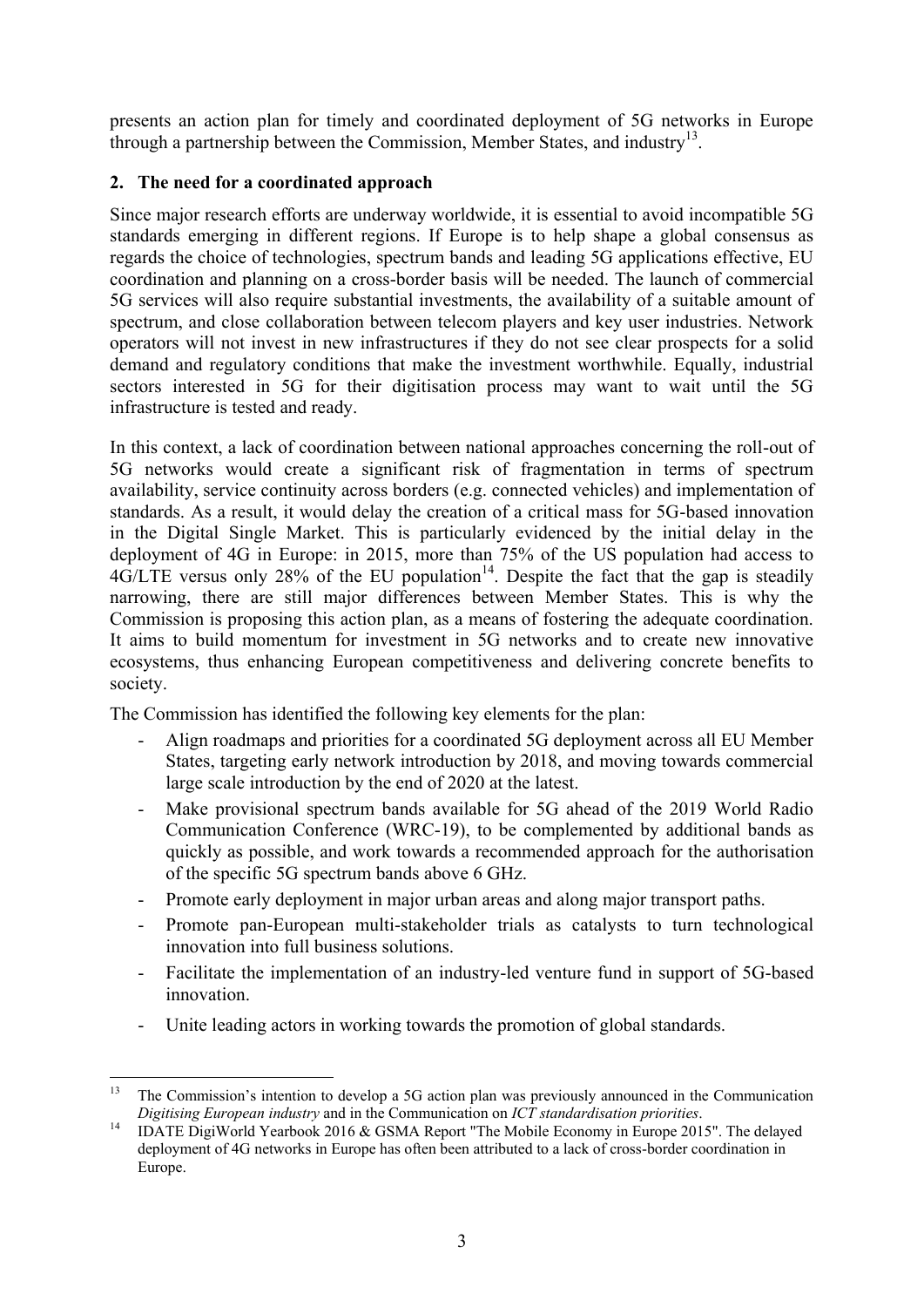### **3. Keeping Europe ahead in the 5G race: key areas for action<sup>15</sup>**

#### *3.1. A common EU timetable for the introduction of 5G*

An ambitious 5G introduction timeline is essential for Europe to have a leading position and to take early advantage of the new market opportunities enabled by 5G, not only in the telecom sector, but in the whole economy and society. Digitisation of European industry should be initiated today on the basis of available resources (notably 4G/LTE, Wi-Fi or satellite) and will be boosted by the gradual adoption of 5G from 2018 onwards. The Commission will assist Member States in the context of their national broadband plans and the Future Internet Forum (FIF) and in collaboration with industry through the 5G-PPP to establish common objectives and concrete steps for testing and deploying 5G<sup>16</sup>.

**Action 1** — The **Commission** will work with **Member States** and **industry stakeholders** towards the voluntary establishment of a **common timetable** for the **launch of early 5G networks by the end of 2018, followed by the launch of fully commercial 5G services in Europe by the end of 2020**. The common timetable should be developed as quickly as possible. The EU timetable should be driven by the following key objectives:

- Promoting **preliminary trials,** under the 5G-PPP arrangement, to take place **from 2017 onwards,** and **pre-commercial trials** with a clear EU cross-border dimension **from 2018**.
- Encouraging **Member States** to develop, **by end 2017, national 5G deployment**  roadmaps as part of the national broadband plans<sup>17</sup>.
- Ensuring that **every Member State will identify at least one major city to be "5Genabled" by the end of 2020**<sup>18</sup> **and that all urban areas and major terrestrial transport paths have uninterrupted 5G coverage by 2025**<sup>19</sup> .

### *3.2. Unlocking bottlenecks: making 5G radio spectrum available*

The deployment of 5G networks requires the timely availability of a sufficient amount of harmonised spectrum. A major new requirement specific for 5G is the need for large contiguous bandwidths of spectrum (up to 100 MHz) in appropriate frequency ranges to provide higher wireless broadband speeds. Such bandwidths are only available in spectrum above 6 GHz.

Therefore, the designation of new frequency bands above 6 GHz is on the agenda of the World Radio Conference 2019 (WRC-19), based on a list of candidate bands identified at WRC-15, subject to ITU studies<sup>20</sup>, with the aim of targeting the widest possible global harmonisation.

<sup>15</sup> <sup>15</sup> All Commission actions likely to have significant impacts will be prepared in line with its Better Regulation standards (e.g. with evaluations, consultation, and impact assessment where appropriate).

<sup>&</sup>lt;sup>16</sup> Subject to the timely availability of commercial 5G solutions.

<sup>17</sup> As set out in the Communication *Connectivity for a Competitive Digital Single Market: Towards a European Gigabit Society*.

<sup>&</sup>lt;sup>18</sup> As a means to promote the effective establishment of all necessary pre-conditions in all Member States before 2020.

<sup>19</sup> These is the same 2025 connectivity target as set out in the Communication *Connectivity for a Competitive Digital Single Market: Towards a European Gigabit Society*. Please see also Action 4.

<sup>&</sup>lt;sup>20</sup> ITU-R Resolution 238, WRC-15.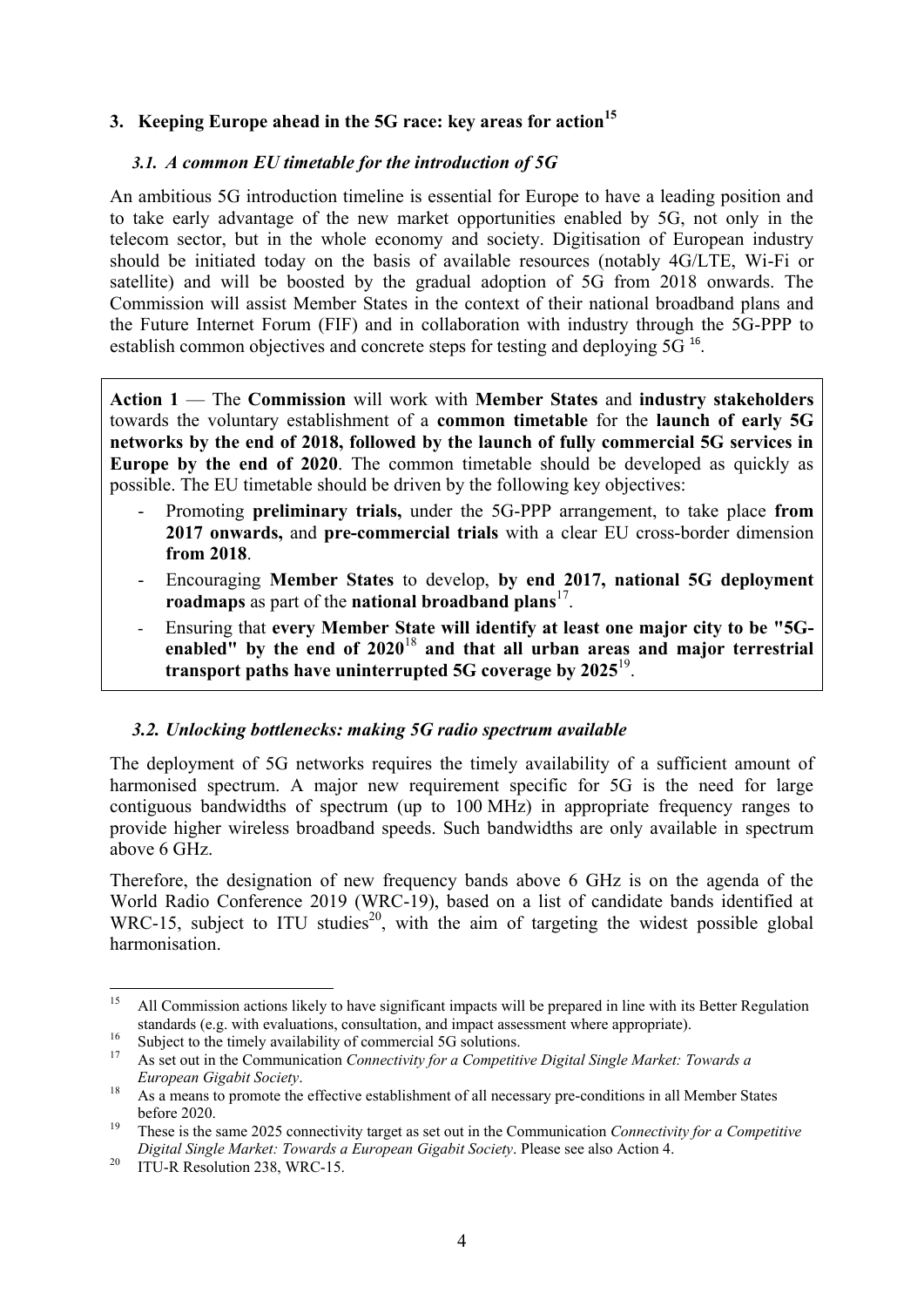#### *Pioneer spectrum bands*

Member States and the Commission, working together in the Radio Spectrum Policy Group (RSPG), have recognised the importance of the early identification of common EU-wide pioneer spectrum bands to enable 5G take-up as early as in 2018. This is indispensable to give proper guidance to industry and keep the EU on a par with spectrum availability in other regions of the world.

This first set of such pioneer bands should include a mix of spectrum with different characteristics to address the versatile 5G requirements. The identified bands should also have a potential for global harmonisation and take advantage of the sizeable amount of harmonised spectrum already allocated in the EU for wireless broadband below 6 GHz. The spectrum mix should include:

- Spectrum below 1 GHz, focussing on the 700 MHz band: its availability by 2020, as proposed by the Commission, being critical for  $5G$  success<sup>21</sup>.
- Spectrum between 1 GHz and 6 GHz, where EU-wide harmonised bands are already available and licensed in a technology neutral way across Europe. In particular, the 3.5 GHz band<sup>22</sup> seems to offer high potential to become a strategic band for 5G launch in Europe.
- Spectrum above 6 GHz, for new and wider bands to be defined, in line with the WRC-19 milestone.

This approach is supported by industry<sup>23</sup>, and considered as an adequate response to the developing spectrum plans in competing economies.

**Action 2** — The **Commission** will work with **Member States** to identify **by the end of 2016** a provisional list of **pioneer spectrum bands** for the **initial launch of 5G services**. Taking due account of the RSPG Opinion in preparation<sup>24</sup>, the list should include frequencies in at least three ranges of the spectrum: below 1 GHz, between 1 GHz and 6 GHz, and above 6 GHz, to account for the diverse application requirements of 5G.

### *Additional spectrum bands*

The set of pioneer spectrum bands should be complemented in a next step to reflect 5G spectrum requirements in the longer term. This step should concentrate on identifying 5G spectrum bands above 6 GHz, focusing on the bands on the agenda for WRC-19, while also assessing further opportunities for economies of scale at international level. The potential for spectrum sharing, including under licence-exempt use, should be maximised as it generally supports innovation and market entry, in line with the objectives of the legislative proposals set out in the proposed European Electronic Communications Code. A particular challenge will be to anticipate the diverse 5G use cases in order to properly satisfy all key spectrum requirements.

 $21$ <sup>21</sup> Proposal for a Decision of the European Parliament and of the Council on the use of the 470-790 MHz frequency bands in the Union, COM (2016) 43 final.

<sup>&</sup>lt;sup>22</sup> The 3.5 GHz band designates the frequency range from 3.4 GHz to 3.8 GHz subject to the Commission Implementing Decision 2014/276/EU of 2 May 2014 on amending Decision 2008/411/EC on the harmonisation of the 3400 - 3800 MHz frequency band for terrestrial systems capable of providing communications services in the Community.

<sup>&</sup>lt;sup>23</sup> See the companion Staff Working Document, section 7.

<sup>&</sup>lt;sup>24</sup> Document RSPG 16-031Final, see [http://rspg-spectrum.eu/public-consultations.](http://rspg-spectrum.eu/public-consultations)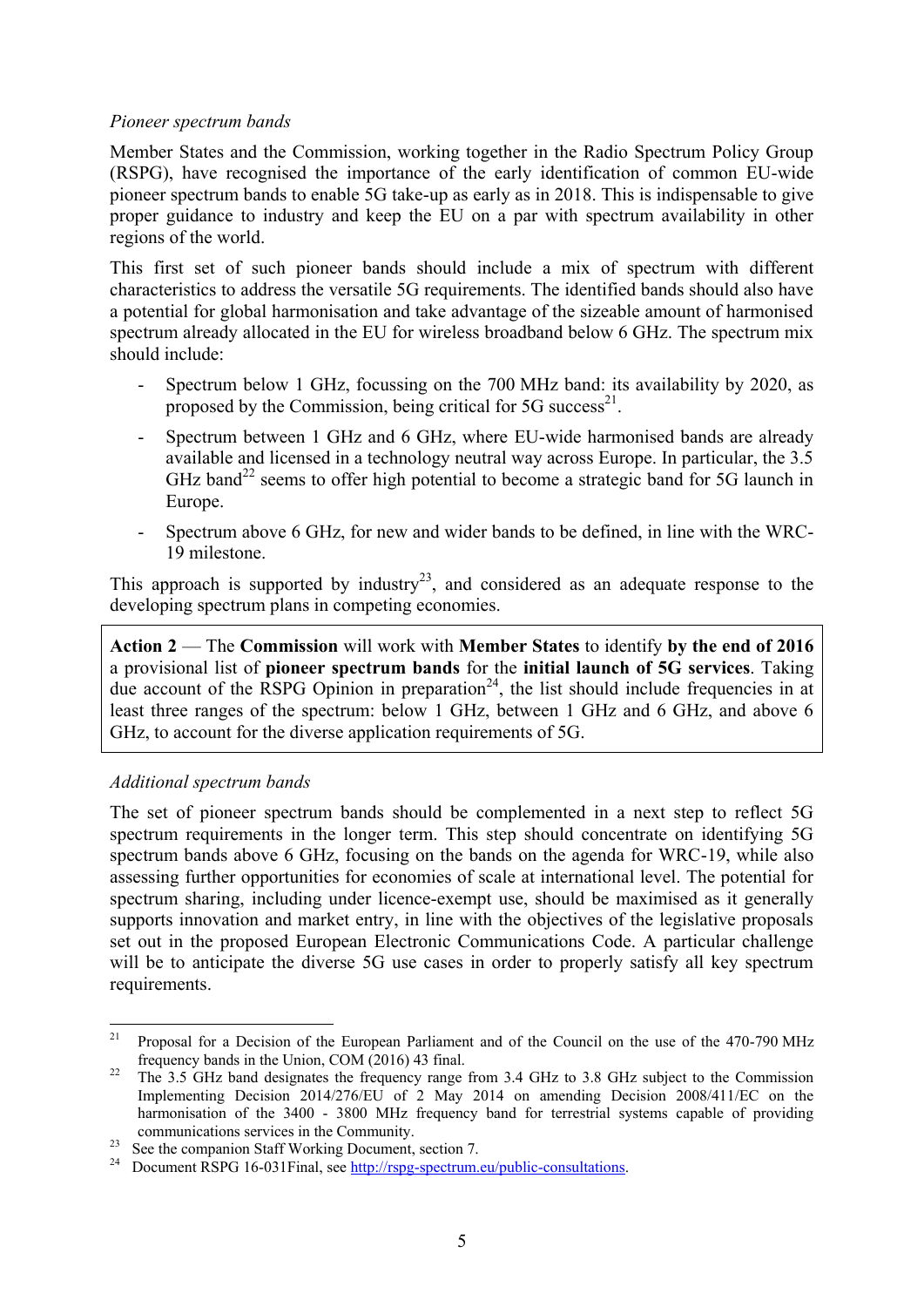**Action 3** — The **Commission** will work with **Member States** to:

- Agree **by end of 2017** on the **full set of spectrum bands** (below and above 6 GHz) **to be harmonised for the initial deployment of commercial 5G networks in Europe**, based on a planned RSPG opinion on 5G spectrum. The final spectrum harmonisation at EU level will be subject to the usual regulatory process once relevant standards have been developed.
- Work towards a **recommended approach for the authorisation of the specific 5G spectrum bands above 6 GHz**, taking due account of the opinions of BEREC and RSPG. An early indication of technical options and feasibility should be available through CEPT studies by end 2017.

# *3.3. Leveraging fixed and wireless: a very dense network of 5G access points*

# *Addressing the interplay between fibre and wireless deployment requirements*

The planned 5G networks are expected to serve up to one million connected devices per square kilometre, about a one thousand fold increase as compared to today. This dramatic surge in the number of devices will also increase traffic per network access point, which will require increasingly smaller cells<sup>25</sup> to deliver the planned connectivity performance<sup>26</sup> and an increase in the density of antennae deployed.

The small cells will also have to be connected efficiently to the rest of the network with high capacity backhaul communications since the aggregated volume of data that will transit through these small cells will reach several gigabits per second. In most cases, these will be fibre links, while other high capacity wireless backhauling could also be used.

The path towards 5G and the 2025 connectivity objectives for Europe outlined in the Communication *Connectivity for a Competitive Digital Single Market: Towards a European Gigabit Society* will therefore rely on more general deployment of high-capacity networks across the continent. The earlier core broadband networks are rolled out the sooner 5G will be available on a large scale.

The magnitude of the required investments can only be met with a closer cooperation between Member States, the financial community and the European Investment Bank (EIB) to mobilise private and public support, and notably to alleviate risks of a digital divide. This will require public and private actors as well as providers and users of connectivity to develop common implementation roadmaps.

On this basis, the Commission calls for a voluntary coordination of implementation roadmaps between relevant public and private actors, in particular to coordinate investments in cellular base stations and fibre infrastructures.

# *Reducing the cost of installing access points*

A simplification of the deployment conditions for dense cellular networks would reduce costs and support investments. The proposed European Electronic Communications Code aims to

<sup>1</sup>  $^{25}$  A cell is the area which is served by a single network access point.

<sup>26</sup> 5G-PPP, *View on 5G Architecture*, highlighting the requirement for 100 Gb/s to the aggregation point: https://5g-ppp.eu/white-papers/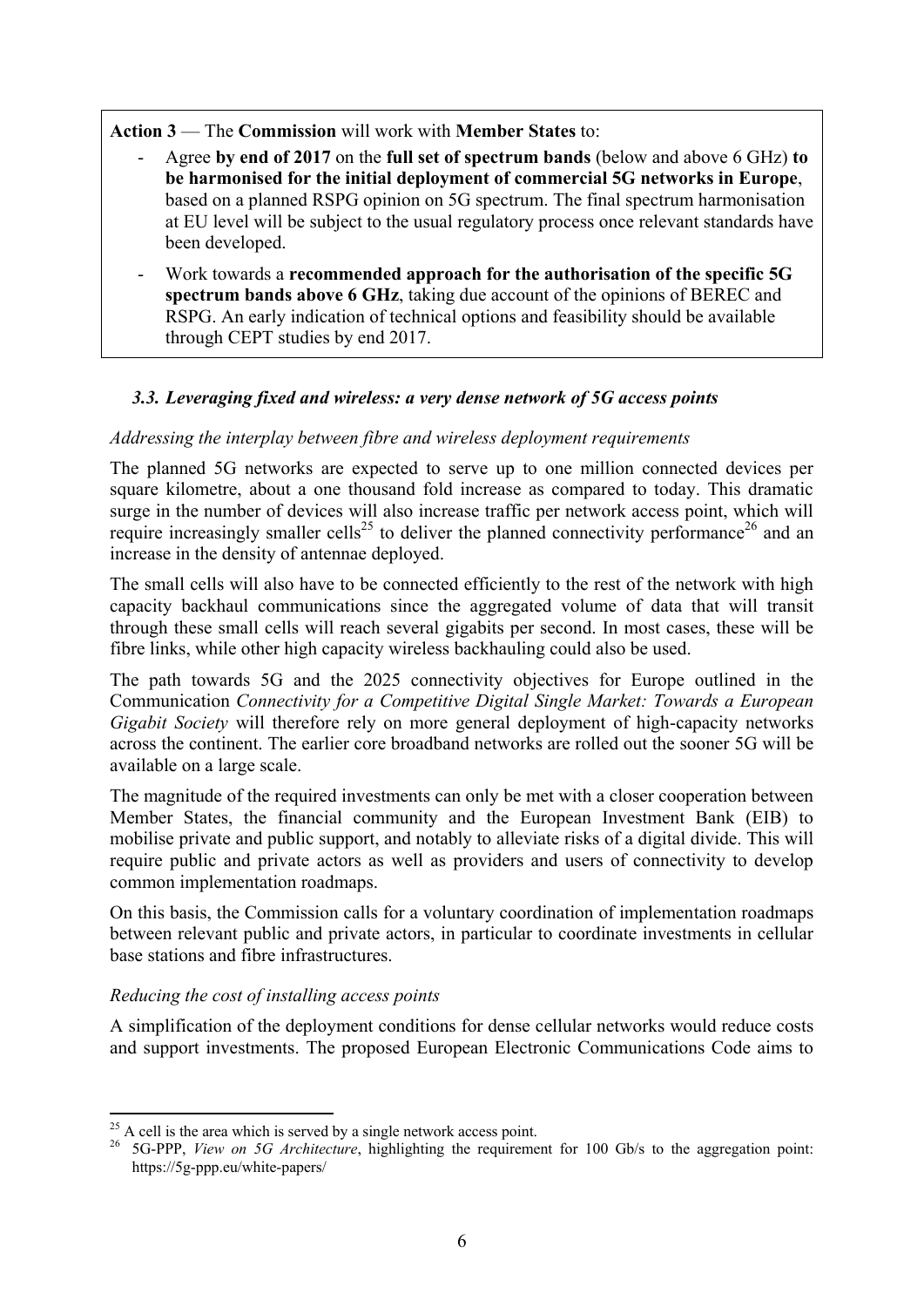remove deployment barriers for the installation of small cells, subject to meeting common technical requirements.

Member States should work to eliminate these barriers in the interests of speedy and costeffective deployment. In addition, other administrative aspects sometimes create unnecessary burdens for the installation of small cells, such as local planning procedures, high site rental charges, the variety of specific limits on electromagnetic field (EMF) emissions and of the methods required to aggregate them <sup>27</sup>.

Therefore, the Commission will further encourage best practice by national, regional and local authorities in the deployment conditions for small access points..

**Action 4 — As part of the development of the 5G national roadmaps, the Commission**  will work with the **industry, the Member States**, and other s**takeholders** to:

- Set **roll-out and quality objectives** for the monitoring of the progress of **key fibre and cell deployment scenarios**, to meet the target of at least **all urban areas<sup>28</sup> and all major terrestrial transport paths<sup>29</sup>** , having **uninterrupted 5G coverage by 2025.**
- Identify **immediately actionable best practice to increase the consistency of administrative conditions and time frames to facilitate denser cell deployment,** in line with the relevant provisions of the proposed European Electronic Communications Code.

## *3.4. Preserving 5G Global Interoperability: standardisation challenges*

#### *Standards at the heart of innovation*

Standards are of paramount importance to ensure the competitiveness and interoperability of global telecommunication networks. The communication *ICT standardisation priorities for the Digital Single Market*<sup>30</sup> sets out a clear path to foster the emergence of global industry standards under EU leadership for key 5G technologies (radio access network, core network) and network architectures. It also recognises the particular challenges raised by the need to bring together communities of stakeholders with very different standardisation cultures in order to enable the innovative use cases of key industries,

Lately, the international standardisation agenda for 5G has quickly moved forward. The first phase foresees the early availability of standards for ultra-fast mobile broadband solutions<sup>31</sup>.

<sup>27</sup> <sup>27</sup> The regional or local limits are sometimes significantly lower than the limits set by existing EU regulations Directive 2013/35/EU - electromagnetic fields of 26 June 2013 on the minimum health and safety requirements regarding the exposure of workers to the risks arising from physical agents (electromagnetic fields) (20th individual Directive within the meaning of Article 16(1) of Directive 89/391/EEC) and repealing Directive 2004/40/EC).

<sup>28</sup> As per definition[: http://ec.europa.eu/eurostat/statistics](http://ec.europa.eu/eurostat/statistics-explained/index.php/European_cities_%E2%80%93_the_EU-OECD_functional_urban_area_definition)[explained/index.php/European\\_cities\\_%E2%80%93\\_the\\_EU-OECD\\_functional\\_urban\\_area\\_definition](http://ec.europa.eu/eurostat/statistics-explained/index.php/European_cities_%E2%80%93_the_EU-OECD_functional_urban_area_definition)

<sup>29</sup> Motorways and national roads, and railways, in line with the definition of Trans-European Transport Networks. Where appropriate 5G will operate in seamless co-existence with technologies already being deployed, in particular short-range communication for vehicle-to-vehicle and vehicle-to-infrastructure (ITS-G5), under a complementarity principle.

 $\frac{30}{31}$  COM(2016) 176 final.

The 3rd Generation Partnership Project (3GPP) qualifies ultra-fast mobile broadband as mobile systems capable of delivering speeds of 20 gigabits per second, at least uni-directionally, and without specific latency requirements.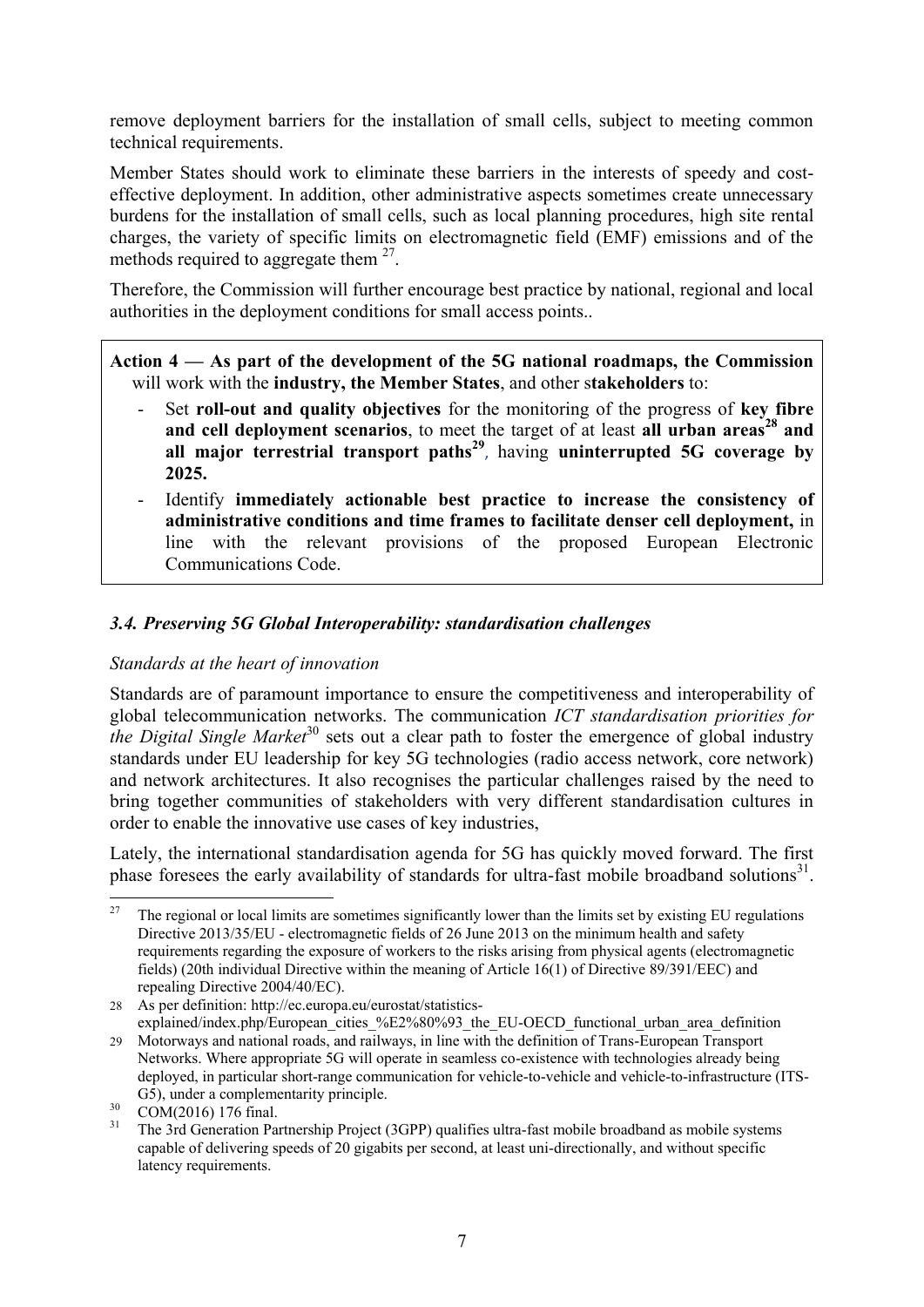A second phase should rapidly deliver the standards for other use cases, such as those for industrial applications, and, crucially, make available standards promoting open innovation and opportunities for start-ups.

From an EU strategy perspective, the main challenges identified are as follows:

- The timely availability of 5G standards which are globally accepted, including possible acceleration of the work in 3GPP.
- The initial focus on ultra-fast broadband services should ensure compatibility with further development of standards for innovative use cases related to massive deployment of connected objects and the Internet of Things. The emergence of parallel, potentially conflicting, specifications developed outside global standardisation bodies must be avoided.
- The development of standards for specific needs should be promoted on the basis of experimental evidence, taking advantage of international cooperation and a multistakeholder approach. Standards should not overlook potential disruptive use cases (e.g. meshed connectivity).
- The standards must address the future evolution of the overall network architecture and need for "flexibility", in particular in response to new use cases arising in key industrial sectors. These aspects require due consideration for open innovation and opportunities for start-ups.

Member States and industry should therefore endorse, and promote, a comprehensive and inclusive approach to 5G standardisation.

## **Action 5** — The **Commission calls on Member States and the industry to commit to the following objectives regarding the standardisation approach**:

- Ensure the **availability of the initial global 5G standards by the end of 2019 at the latest**, so as to enable a timely commercial launch of 5G, and paving the way **for a wide range of future connectivity scenarios** beyond ultra-fast broadband.
- Promote efforts to support a **holistic standardisation approach** encompassing both **radio access** and **core network challenges**, including due consideration for disruptive use cases and open innovation.
- Establish appropriate cross-industry partnerships, by the end of 2017, to support the **timely definition of standards backed by industrial user experiments,** including through the leveraging of international cooperation partnerships, in particular for the **digitisation of industry**.

# *3.5. 5G innovation in support of growth*

### *Stimulating new connectivity-based ecosystems through experiments and demonstrations*

The acceleration of the digitisation process in several key industrial sectors based on 5G connectivity, as well as the advent of novel business models, will require closer partnerships between the concerned sectors and the telecommunication sector. While a few markets will naturally lead innovation<sup>32</sup> and attract most of the initial investments, a number of sectors recognise the need to run pilot trials to increase predictability, reduce investment risks, and

 $32$ See section 5 of the accompanying Staff Working Document.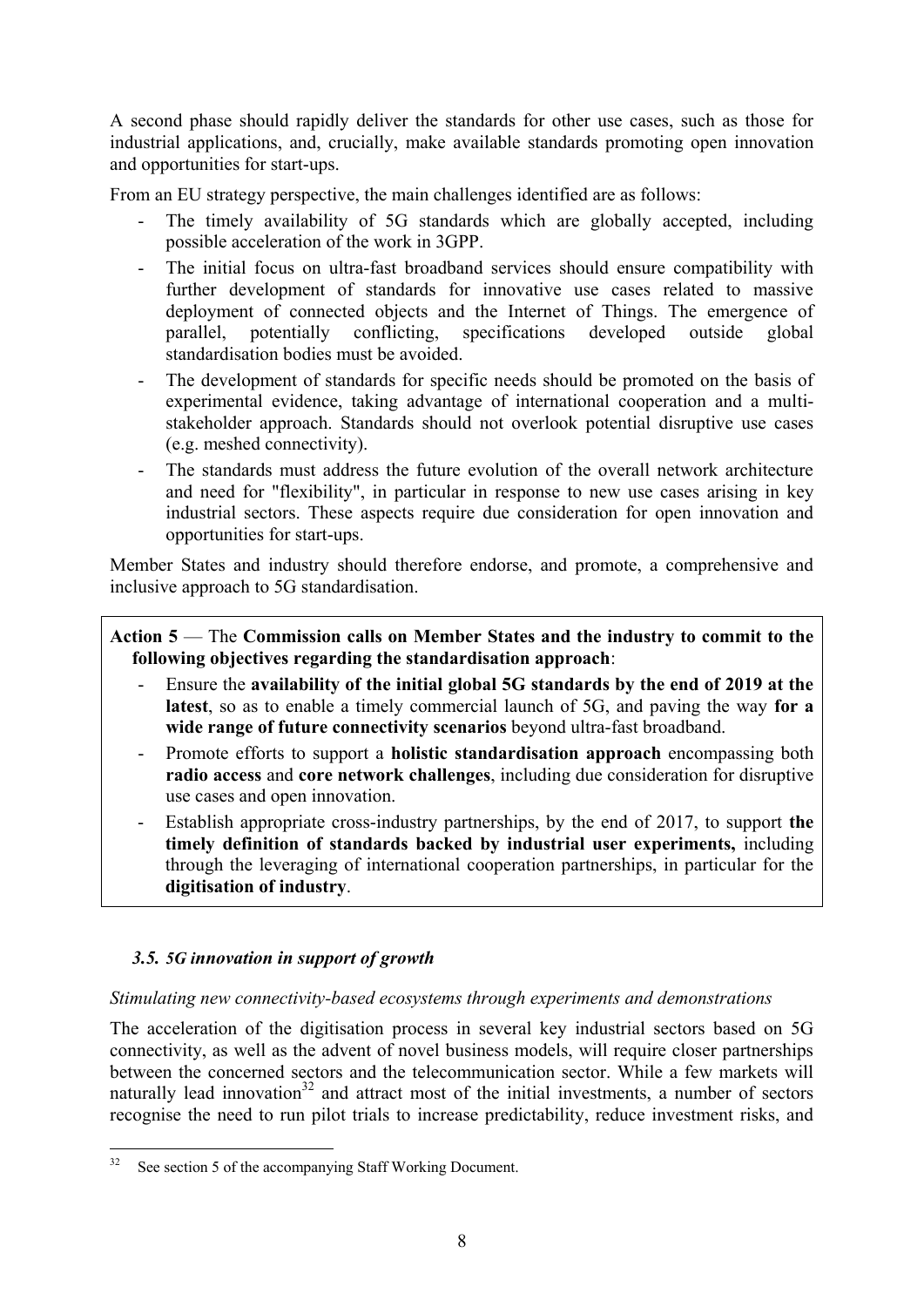validate both the technologies and the business models. Experiments are also needed to provide input for the standardisation organisations.

Against this background, the Commission proposes to put greater emphasis on pilots and experiments in the run-up to 5G, notably through the 5G-PPP. In addition, the Commission will work towards the **deployment of selected 5G trials with a clear EU dimension from 2018**. The Commission counts on the trial results to be able to identify and address specific sectorial policy issues and seek the active support of Member States to resolve them whenever they constitute a major obstacle to high value applications relying on  $5G^{33}$ .

Where possible, 5G experiments should make use of facilities already developed in the context of activities conducted in Member States $34$ . The Commission will also work with a **Focus Group<sup>35</sup>** including players in relevant industrial sectors to assess results and carry out gap analysis of 5G trials in Europe. Finally, there is a need to ensure that hardware, terminals<sup>36</sup> and devices based on  $5\overline{G}$  connectivity are available in due time before 2020 to encourage uptake and demand.

**Action 6** — To foster the emergence of digital ecosystems based on 5G connectivity, the **Commission calls upon the industry** to:

- Plan for key technological experiments to take place as early as in 2017, including the testing of new terminals and applications through the 5G-PPP, demonstrating the benefit of 5G connectivity **for important industrial sectors**.
- Present detailed roadmaps by March 2017 for the implementation of advanced **pre-commercial trials** to be promoted at EU level (trials in key sectors must be launched in 2018 in order to ensure Europe leadership in the context of the accelerated global agenda for the introduction of 5G).

#### *The public sector as an early adopter and promoter of 5G connectivity-based solutions*

Public services may be an early adopter and a promoter of 5G connectivity-based solutions, encouraging the emergence of innovative services, contributing to a critical mass of investment, and addressing issues of importance for society. For instance, such a role could involve migrating public safety and security services from existing proprietary communications platforms<sup>37</sup> to commercial 5G platforms which will be even more secure, resilient and reliable<sup>38</sup>.

**Action 7** — **The Commission encourages Member States** to consider **using the future 5G infrastructure** to improve the performance of **communications services used for public** 

 $33$  $33$  See section 6 of the accompanying Staff Working Document.

<sup>34</sup> The Future Internet Forum of Member States (FIF) could also support such EU synergies given the national dimension of many of the potential applications of 5G.

<sup>&</sup>lt;sup>35</sup> Such Focus Group has to be defined in collaboration with the concerned industry sectors, starting from the existing CEO Round Table on 5G.

<sup>&</sup>lt;sup>36</sup> Not only smart phones but also a full range of Internet of Things and connected devices (cars, drones, urban furniture, etc).

 $^{37}$  e.g. TETRA, GSM-R.

<sup>38</sup> According to network technology suppliers, the new platforms could be a virtual slice on a shared 5G public network or a separate network using standardised 5G technology and appropriate parameters, or a combination of both.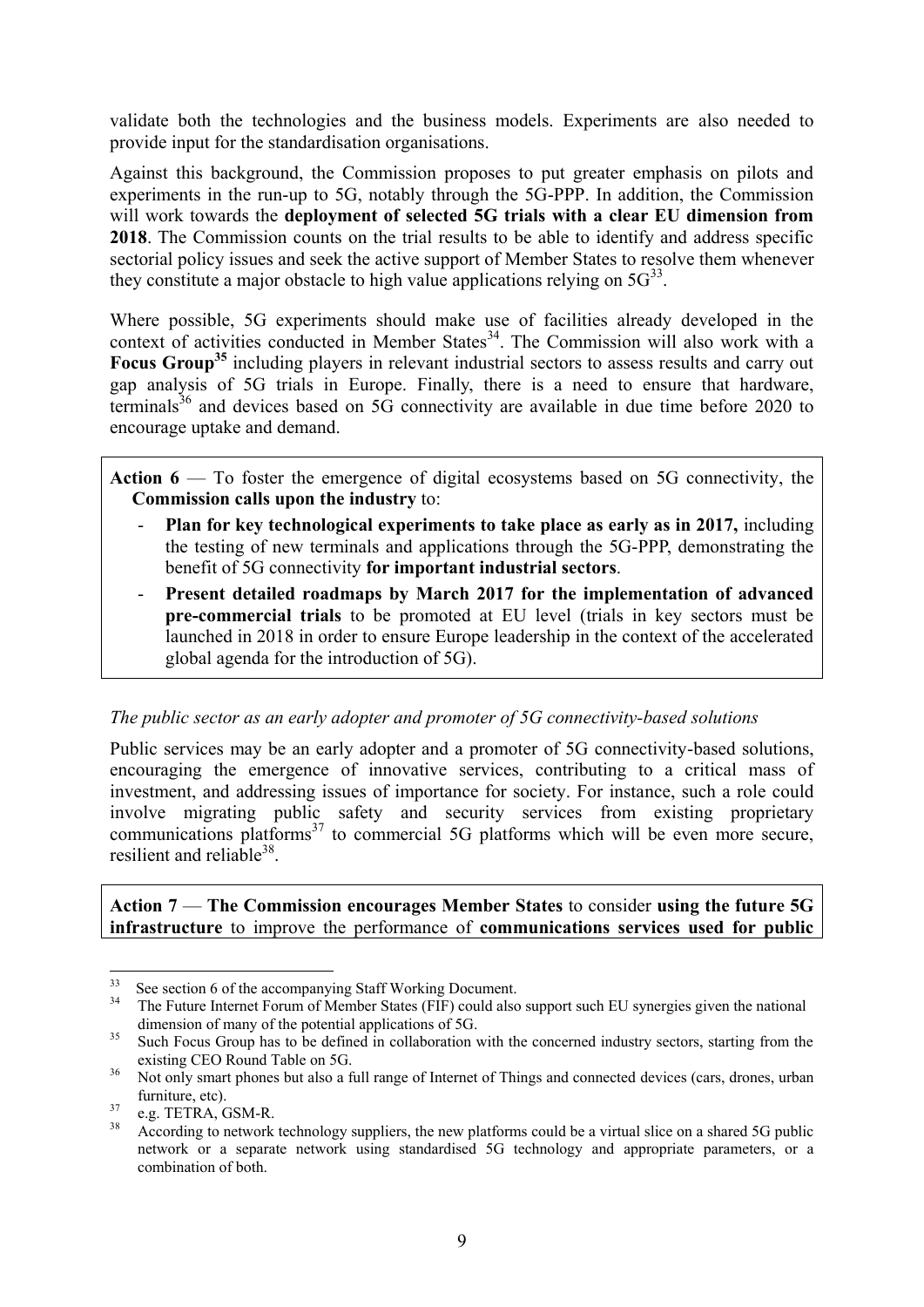safety and security, including shared approaches in view of the future procurement of advanced broadband public protection and disaster relief systems.<sup>39</sup> Member States are encouraged to include this consideration in their national 5G roadmaps.

## *A venture financing initiative to stimulate 5G innovation and take-up*

**5G networks will lower market-entry barriers** for customised communications service in multiple sectors, by giving controlled access to real or virtual network resources without the need to own a whole network infrastructure<sup>40</sup>. As a consequence, new innovation models, and new ecosystems, should arise on top of communication services, following a model similar to that of cloud computing platforms, or even the Internet. This also means that service experimentation by "trial and error" will play a bigger role than in the traditional, more linear research and development model that has dominated network innovation so far. This new environment should create opportunities for smaller companies and start-ups.

In order to trigger the new 5G innovation ecosystems, industry suggested setting up a specific **5G venture financing facility<sup>41</sup>, to support <b>innovative European start-ups**<sup>42</sup> aiming to develop 5G technologies and related new application **across industrial sectors**. This could foster substantial digital innovation at European scale, beyond connectivity. The modalities for this financing capacity will have to be further specified to determine the appropriate financial instruments and avoid overlaps with venture financing opportunities already available for the digital sector.

**Action 8** — **The Commission will work with the industry and the EIB Group<sup>43</sup>** to identify the objectives, possible configuration, and modalities for a **venture financing facility**, possibly linked with other digital start-up actions. The **feasibility should be assessed by the end of March 2017**, taking into account the possibility to enhance **private funding by adding several sources of public funding** in particular from the European Fund for Strategic Investments (EFSI) and other EU financial instruments.

### **4. Conclusion**

The European Union is at the beginning of an important journey to develop the backbone of digital infrastructure that will support future competitiveness. It has already taken bold steps to develop world-class 5G technological know-how. It is now time to move up a gear and reap the benefits of public and private investment for the economy and society. The 5G action plan adopts an ambitious approach and requires united and sustained commitment of all parties: the EU institutions, the Member States, industry and the research and financial communities. The

<sup>&</sup>lt;u>.</u> <sup>39</sup> PPDR infrastructure typically supports services for the police and fire brigades.

<sup>&</sup>lt;sup>40</sup> Network slicing. This technology also allows to provide various levels of service quality and reliability over the same physical network.

<sup>41</sup> *5G Manifesto for timely deployment of 5G in Europe*.

<sup>&</sup>lt;sup>42</sup> The proposed financing facility is different from the broadband fund proposed in the Communication *Connectivity for a Competitive Digital Single Market: Towards a European Gigabit Society*, as it focuses on innovation financing and smaller actors.

<sup>&</sup>lt;sup>43</sup> Including the European Investment Fund (EIF), which has special responsibility within the EIB Group regarding the financing of small and medium enterprise (SMEs).